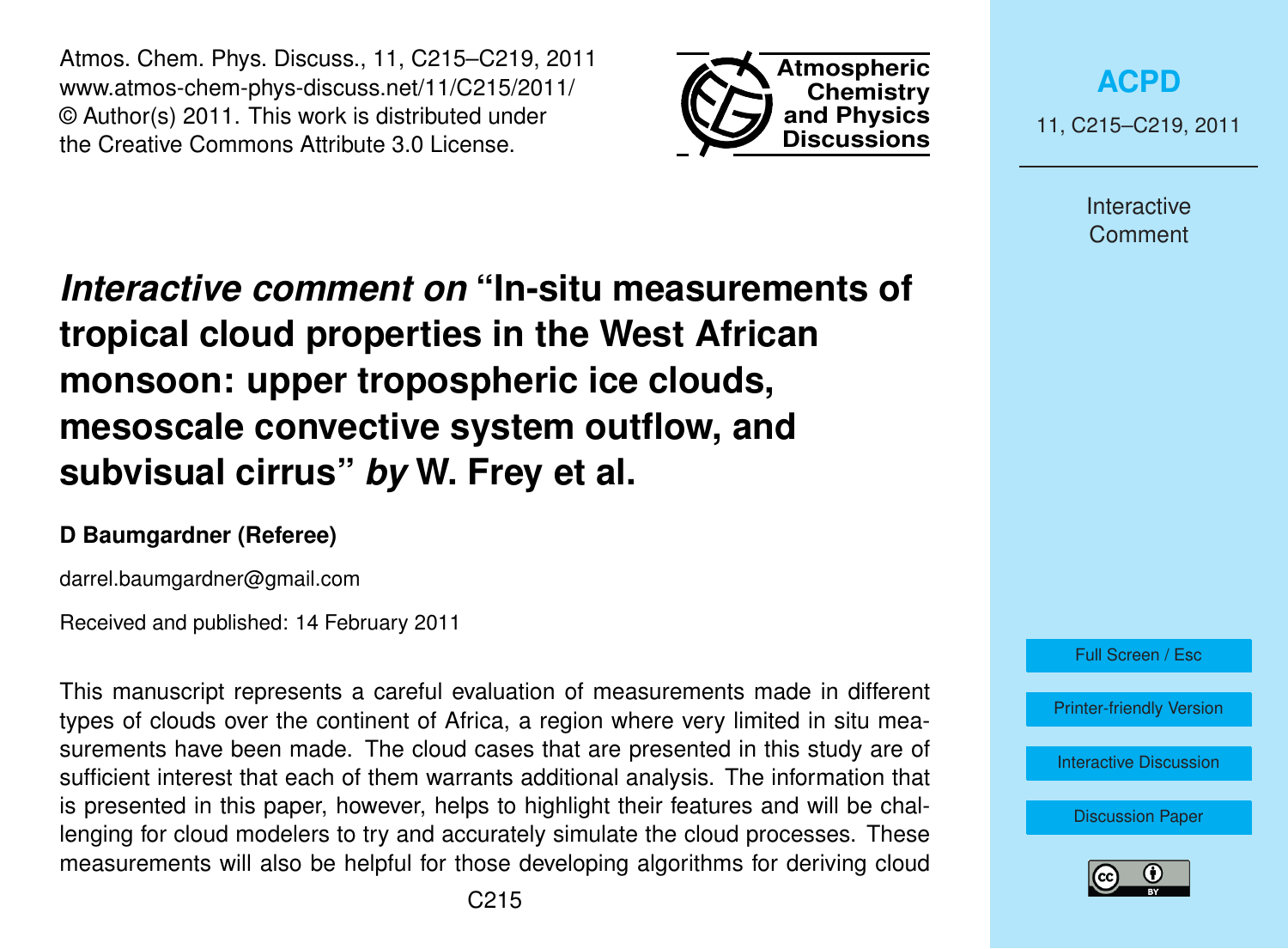properties from remote sensor data.

Overall the information is organized well and the arguments for interpreting the measurements in the context of hypothesized cloud microphysical processes are sufficiently supported by the published literature.

I found the introduction to be a very nice overview of many of the unanswered questions in cloud formation and evolution. That being said, however, I don't know if such a lengthy review is appropriate for this particular study, especially given that it is never clear, either in the introduction or in the remainder of the text, how this study will address any of the questions that are highlighted. I would recommend that the authors shorten the introduction, include and list only the questions that will be addressed in the paper and then clearly explain throughout the remainder of the paper how the results of the study will help answer these questions.

As with the introduction, I also thought the summary was much too lengthy. The introduction and summary alone make up more than 20% of the manuscript. The summary, in my opinion, should succinctly bring together the most important points of the paper and should circle around to the opening remarks where the scientific questions are introduced. In other words, list the primary results and how they help address the critical questions. Many readers will ,as I readily admit to doing, when deciding whether or not to read a paper, read the abstract and the summary then go to the body of the text if the subject seems interesting and new. In the case of the present manuscript, the length of the summary would possibly deter some readers from delving further into what is a very interesting study.

The remainder of my comments and questions are mostly focused on clarifying different aspects of the presentation.

Page 753, Line 7, "From this brief discussion it becomes clear that many open questions remain. . ." Yes, but which ones are addressed by this study?

## **[ACPD](http://www.atmos-chem-phys-discuss.net)**

11, C215–C219, 2011

Interactive Comment

Full Screen / Esc

[Printer-friendly Version](http://www.atmos-chem-phys-discuss.net/11/C215/2011/acpd-11-C215-2011-print.pdf)

[Interactive Discussion](http://www.atmos-chem-phys-discuss.net/11/745/2011/acpd-11-745-2011-discussion.html)

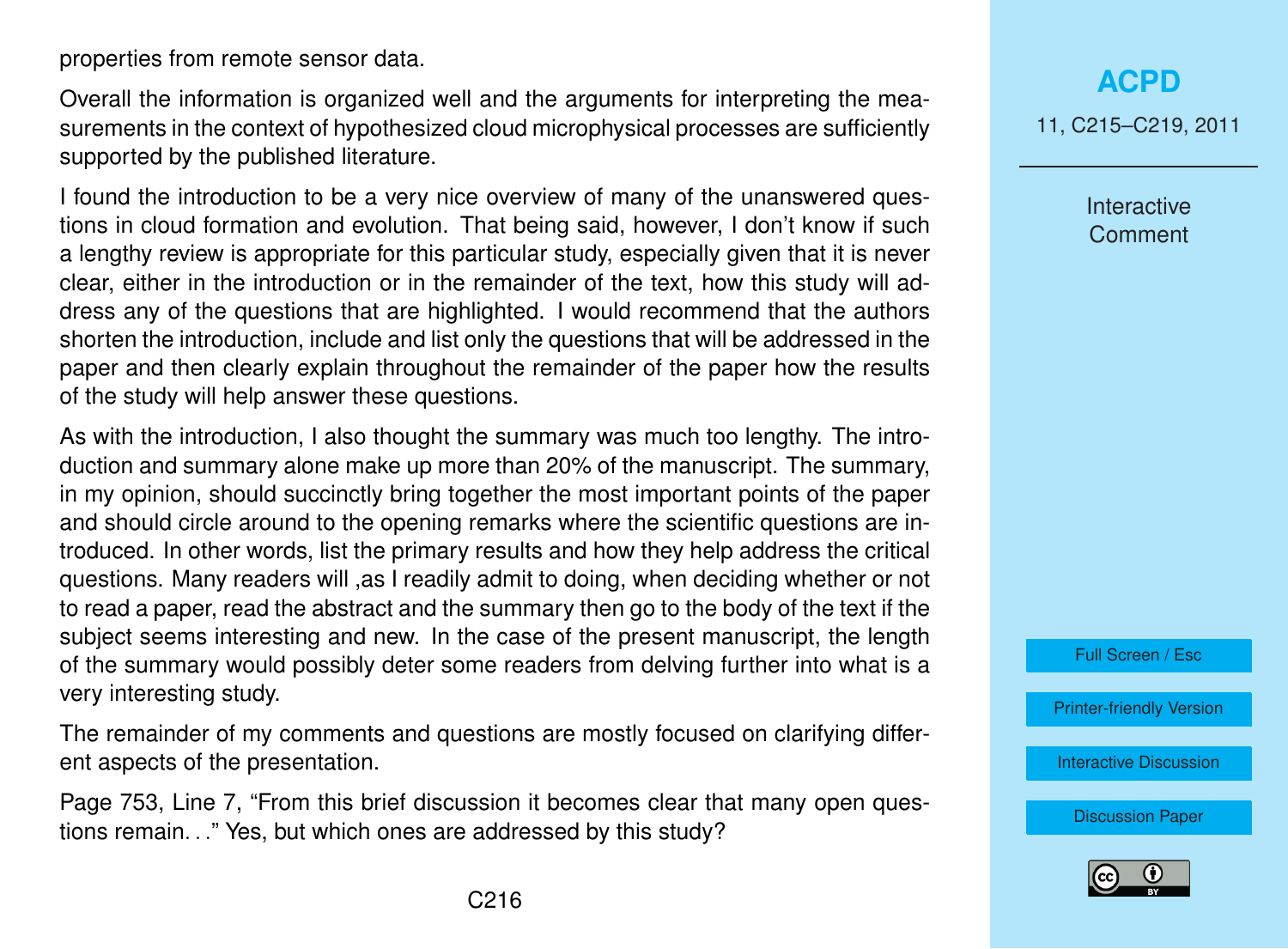Page 755, Line 3. How are the size spectra from the FSSP and CIP combined, i.e. are the concentrations in the overlapping sizes averaged, smoothed, etc.?

Page 755, Line 6. The Baumgardner et al., 1992 paper was for a FSSP-300, not 100, and although many of the uncertainties that are discussed in that paper are true for both models, there are other papers more pertinent to the FSSP-100 as the two have different size ranges and define their sample volumes differently. That being said, nothing is discussed in this paper about corrections for electronic roll-off (this is discussed in the Baumgardner et al, 1992 reference) or for aspherical particles. Given that one of the co-authors of this paper (Borrmann) published a paper on the impact on sizing from OPCs of aspherical particles, I think it might be appropriate to discuss this correction and if it is not being done, what would be the subsequent effect on the size distribution shapes and derived IWC.

Page 756, Line 20. The use of interarrival time, despite its advocacy by some small fraction of the community, has not been universally accepted as an acceptable means to filter measurements for the effects of shattering. If one assumes that cloud particles are spatially distributed in uniformly, random positions in space, this means that the distance between particles will have a probability density function that can be described by Poisson statistics. This means that applying a threshold at some arbitrary interarrival time will remove not only some fraction of spurious particles but a significant fraction of legitimate ones, as well. What fraction of the particles measured by the CIP will have been erroneously removed during this study? This can be easily tested by taking the SVC measurements where no filtering is done and see what fraction of the particles would be removed if all those with arrival times less than 5 us are removed and how it would subsequently change the shapes of the size distributions.

Page 757, Line 1. "This lies within the instrumental uncertainty of the CIP." Can this be clarified? What is the uncertainty being referred to and where is a reference for this uncertainty?

## **[ACPD](http://www.atmos-chem-phys-discuss.net)**

11, C215–C219, 2011

Interactive **Comment** 

Full Screen / Esc

[Printer-friendly Version](http://www.atmos-chem-phys-discuss.net/11/C215/2011/acpd-11-C215-2011-print.pdf)

[Interactive Discussion](http://www.atmos-chem-phys-discuss.net/11/745/2011/acpd-11-745-2011-discussion.html)

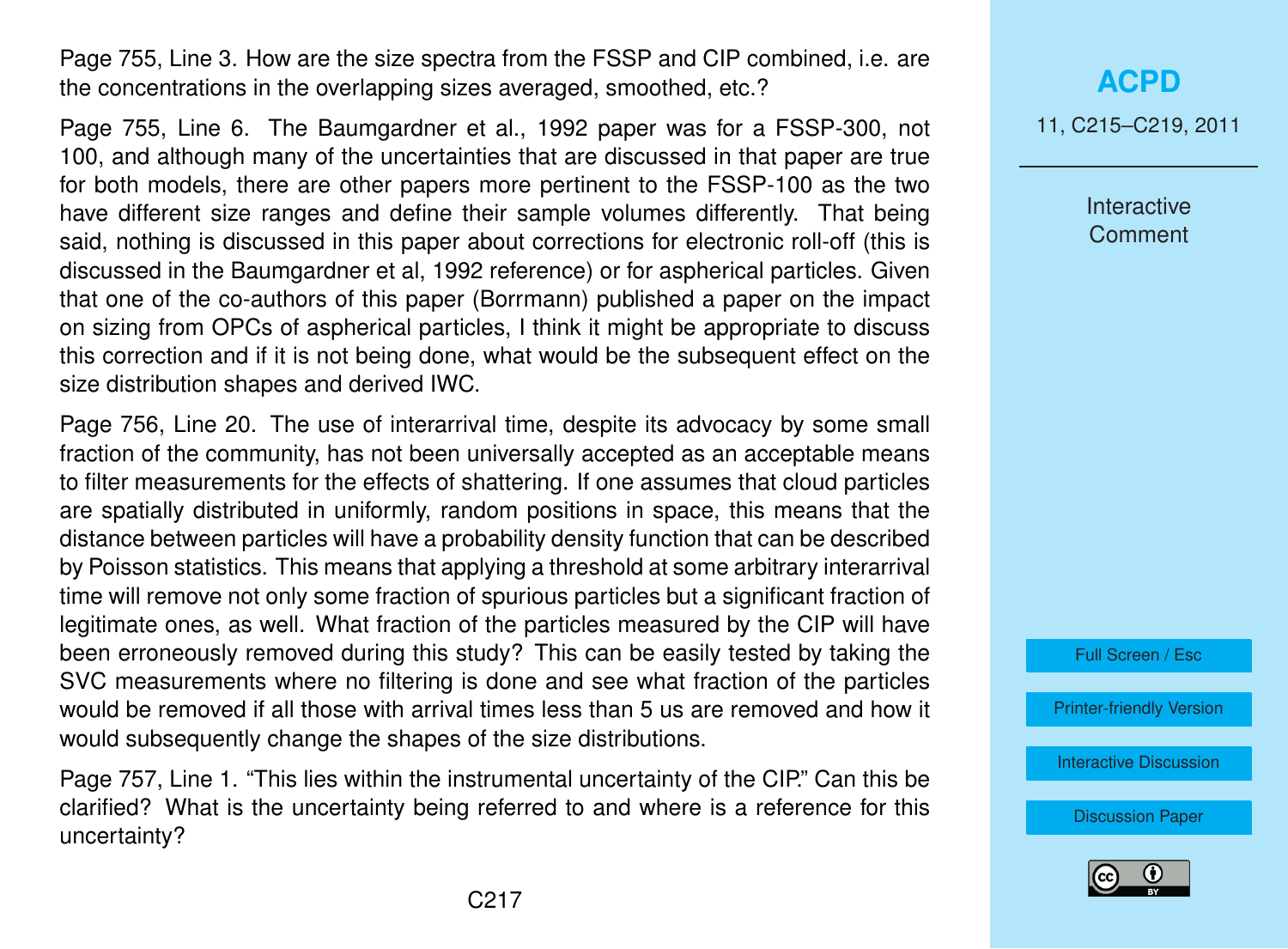Page 757, Line 16 and throughout. Only as a suggestion, I think it might be better to use mg/m3 rather than g/m3 given the very small values and the awkwardness of using scientific notation in this case. The same might also be considered when describing the number concentrations from the FSSP and CIP, i.e. number per liter rather than number per cubic centimeter.

Page 757, Line 25. Are the 6, 10 and 15 nm 50% cut points?

Page 758, Line 1. Why was the 250 C temperature chosen? What non-volatile particles would be expected to remain- BC, dust and some organics?

Page 759, Line 4. Can more be said about the criteria for identify NPF?

Page 759, Line 20. What is the in-cloud accuracy of temperature measurements and how do these uncertainties propagate into the accuracy of the derived RHi?

Page 760, Line 8. Can you explain why potential temperatures are being used in the vertical profiles and to describe vertical location rather than pressure or height?

Page 762, Line 1. When using log normal distributions, it is normally the geometric rather than the modal diameter that is used. Have these distributions been fit to the measurements with good success?

Page 762, Line 3. "Comprehended" should be change to "summarized" or "listed".

Page 766, Line 3. "Or some of the newly formed 6nm particles have already been lost to the surfaces of the preexisting back ground particles." Could you please clarify what is meant here by "lost". If this means scavenged by coagulation, I don't think the concentrations are large enough for frequent collisions at this altitude. Are they evaporating?

Page 771, Line 24. How do you interpret this Chi-square value, i.e. at what level of significance? Why was an exponential function used?

Page 775, Line 18. I don't think specific dates, in this context, need to be included in a

11, C215–C219, 2011

**Interactive Comment** 



[Printer-friendly Version](http://www.atmos-chem-phys-discuss.net/11/C215/2011/acpd-11-C215-2011-print.pdf)

[Interactive Discussion](http://www.atmos-chem-phys-discuss.net/11/745/2011/acpd-11-745-2011-discussion.html)